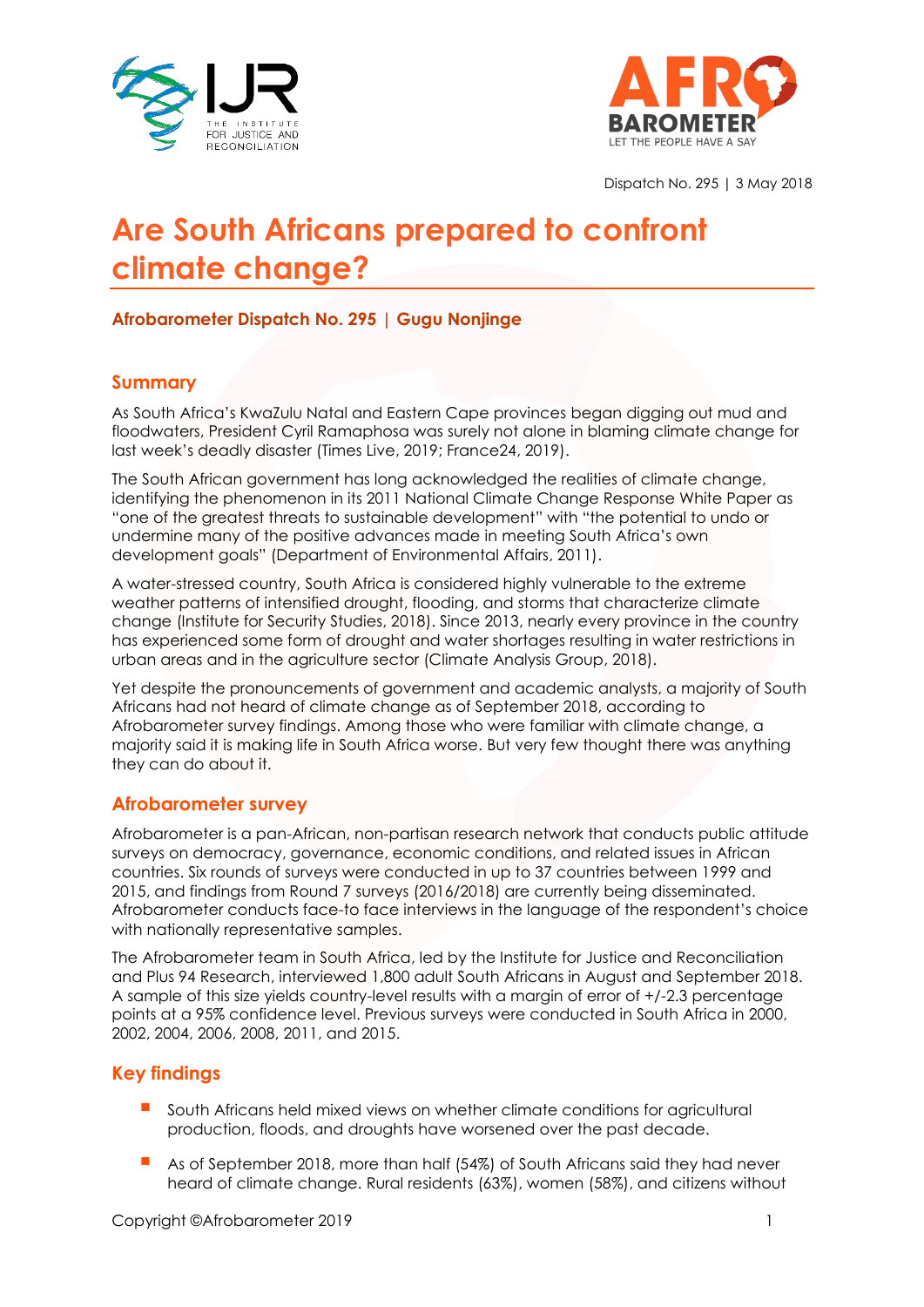

formal education (65%) were particularly likely to be unaware of the phenomenon. But even among those with post-secondary education, almost four in 10 (37%) said they had not heard of it.

- A majority (53%) of South Africans who had heard of climate change said it is making life worse.
- But only about half (52%) of those who were familiar with climate change believed it needs to be stopped, and far fewer thought they could do "a lot" (20%) or even "a little bit" (15%) to help fight it.

## **Climate conditions compared to 10 years ago**

Before mentioning climate change, Afrobarometer asked survey respondents in South Africa about changes in climate conditions in their regions over the past decade. About one-third (35%) said that climate conditions for agricultural production have gotten "worse" or "much worse." Only about half as many (19%) said they have improved, while 21% said they have not changed. One in four respondents said they don't know (Figure 1).



**Figure 1: Climate conditions over the past decade** | South Africa | 2018

*Respondents were asked: In your experience, would you say climate conditions for agricultural production in your area have gotten better, gotten worse, or stayed about the same over the last 10 years, or haven't you heard enough to say?*

Views on climate conditions varied by province. While about half of respondents in the Free State (54%) and Northern Cape (49%) said climate conditions for agricultural production have gotten worse, this view was shared by fewer than one-third of respondents in North West (23%) and KwaZulu-Natal (31%) (Figure 2).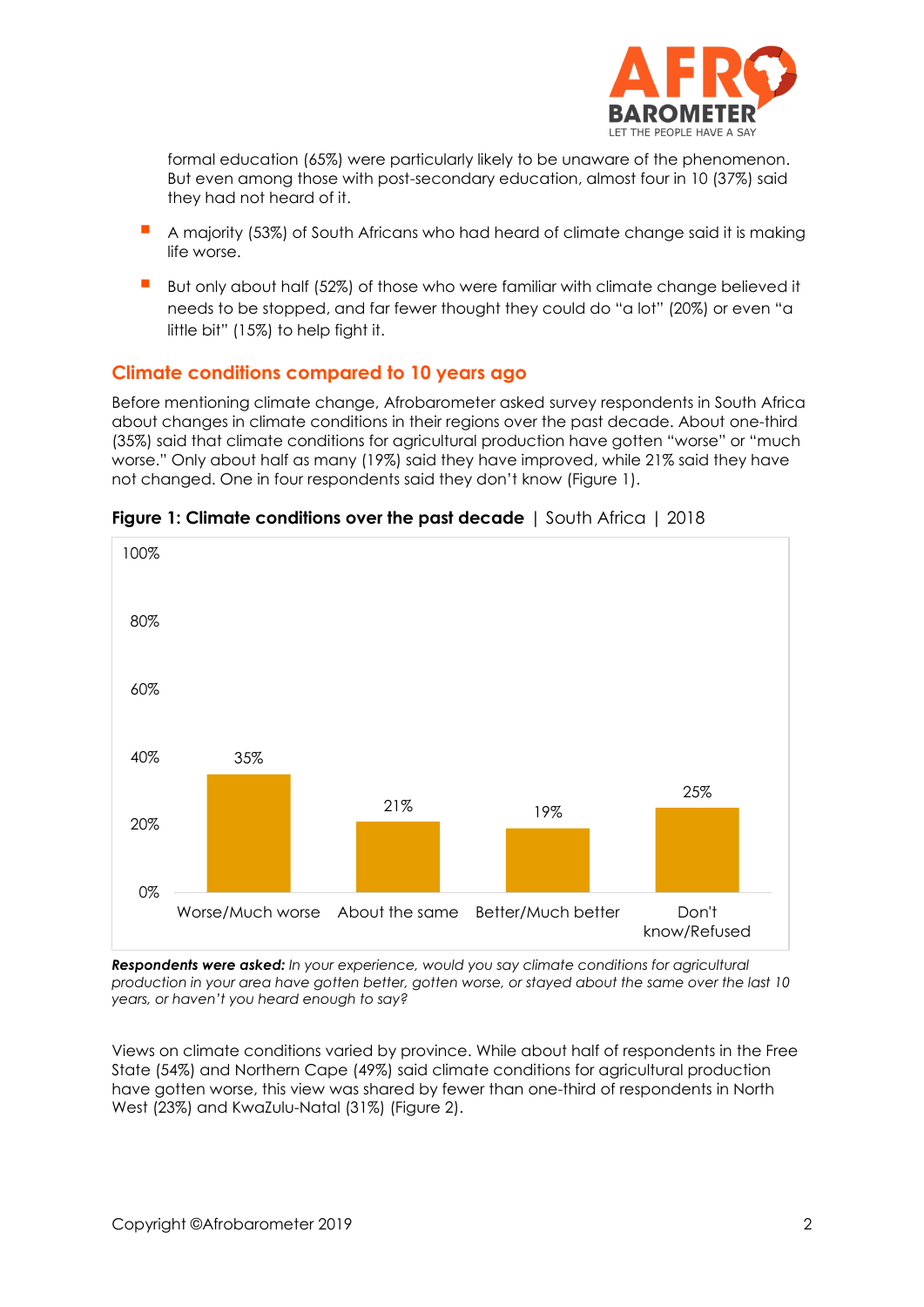



**Figure 2: Change in climate conditions for agricultural production** | by province | South Africa | 2018

*Respondents were asked: In your experience, would you say climate conditions for agricultural production in your area have gotten better, gotten worse, or stayed about the same over the last 10 years, or haven't you heard enough to say?*

When asked about the severity of floods and droughts in their provinces, four in 10 South Africans (40%) said droughts have gotten "somewhat more severe" or "much more severe" over the past decade, while somewhat fewer (34%) said they have become less severe. The proportions are reversed when it comes to floods: 27% said they have become more severe, while 43% said they have lessened in severity (Figure 3).



**Figure 3: Severity of flooding and droughts** | South Africa | 2018

*Respondents were asked: In your experience, over the past 10 years, has there been any change in the severity of the following events in the area where you live: Severity of droughts? Severity of flooding?*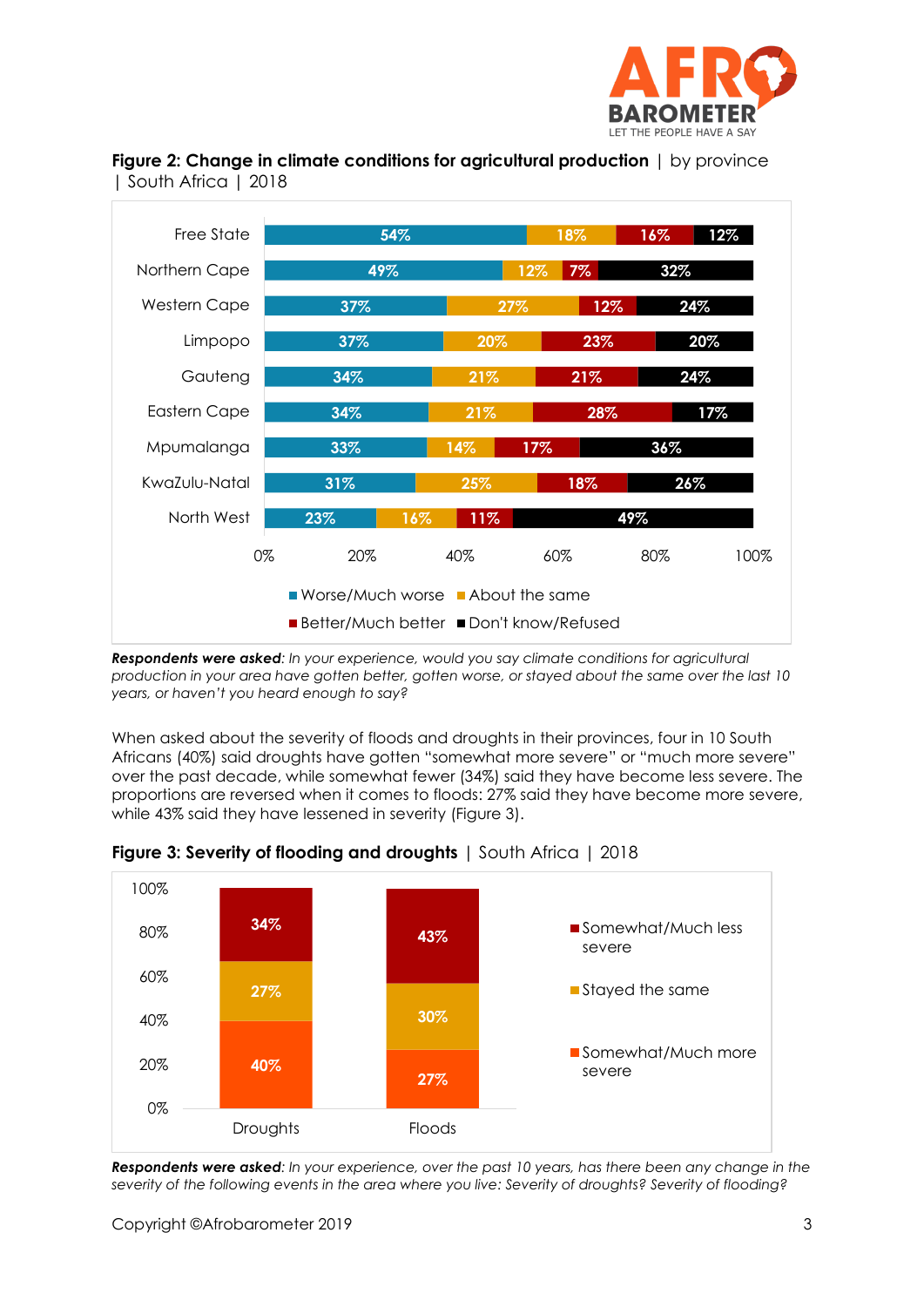

## **Awareness of climate change**

#### *Lack of knowledge about climate change*

Despite headlines and government plans, a majority (54%) of South Africans said they had not heard of "climate change." Only about four in 10 (41%) said they were familiar with the concept (Figure 4).



**Figure 4: Awareness of climate change** | South Africa | 2018

*Respondents were asked: Have you heard about climate change, or haven't you had the chance to hear about this yet?*

Lack of awareness of climate change was higher in rural areas (63%) than in cities (50%). Women were more likely than men to be unaware of climate change (58% vs. 50%). And respondents with no formal education (65%) were less familiar with climate change than those with primary (59%) or secondary (58%) schooling, but even among citizens with postsecondary qualifications, more than one-third (37%) said they had not heard of climate change (Figure 5).

**Figure 5: Not aware of climate change** | by socio-economic group | South Africa | 2018



*Respondents were asked: Have you heard about climate change, or haven't you had the chance to hear about this yet? (% who said they had not heard about climate change)*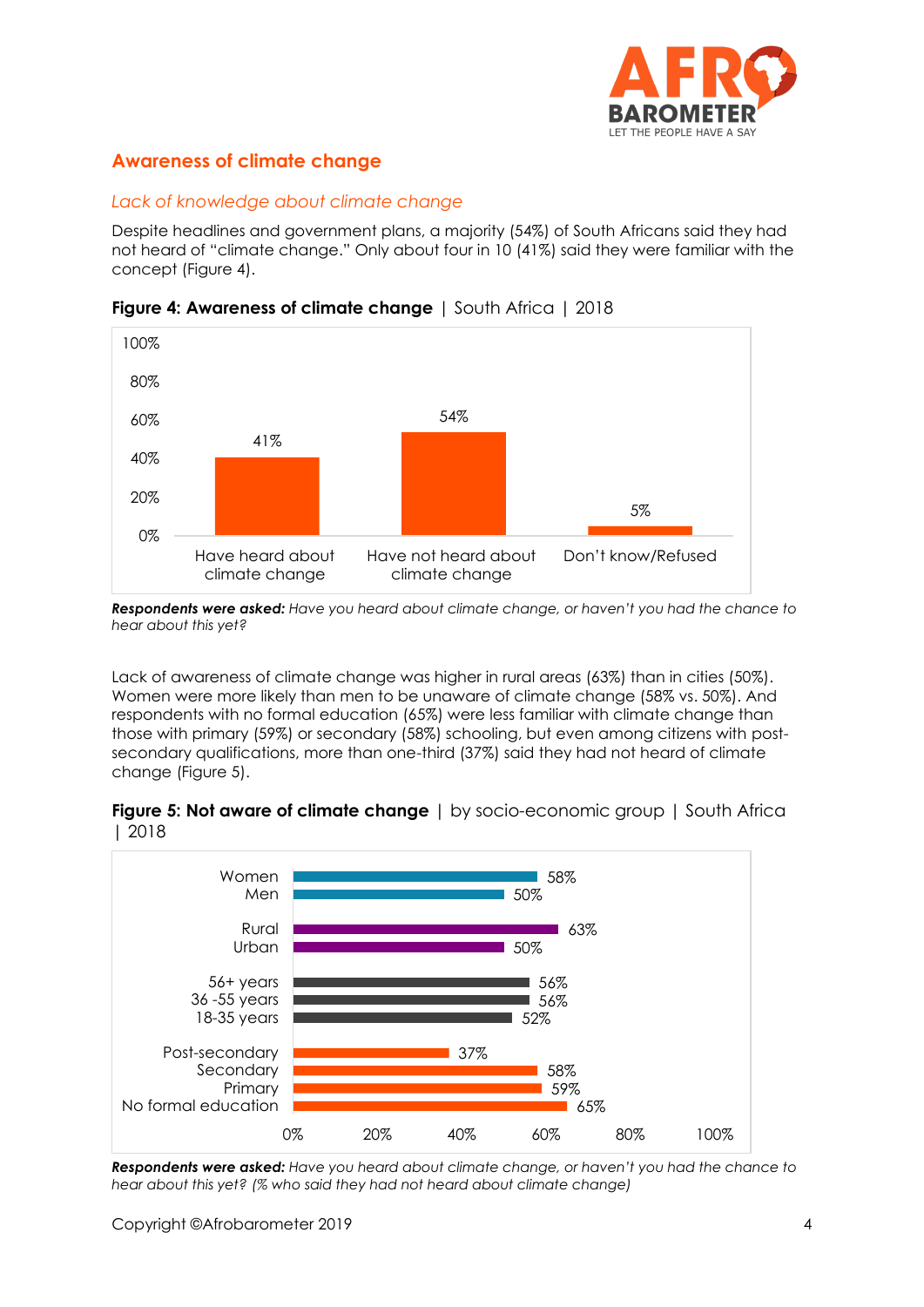

Among respondents who had heard of climate change, more than half (52%) understood it as negative changes in the weather, such as more droughts, floods, or extreme heat. The rest believed that it refers to positive changes, such as better rainfall patterns or longer growing seasons (22%), or to other changes in weather patterns (17%) (Figure 6).



**Figure 6: Meaning of 'climate change'** | South Africa | 2018

*Respondents who had heard of climate change were asked: What does the phrase "climate change" mean to you? (Respondents who had not heard of climate change are excluded.)*

## *Causes of climate change*

Among those familiar with climate change, close to half (46%) say its main cause is human activity, such as burning fuel and other activities that pollute the atmosphere, while about three in 10 (28%) attribute climate change to natural causes. 16% say that both human activity and natural processes cause climate change (Figure 7).



**Figure 7: Main cause of climate change** | South Africa | 2018

*Respondents who had heard of climate change were asked: People have different ideas about what causes climate change. What about you, which of the following do you think is the main cause of climate change, or haven't you heard enough to say? (Respondents who had not heard of climate change are excluded.)*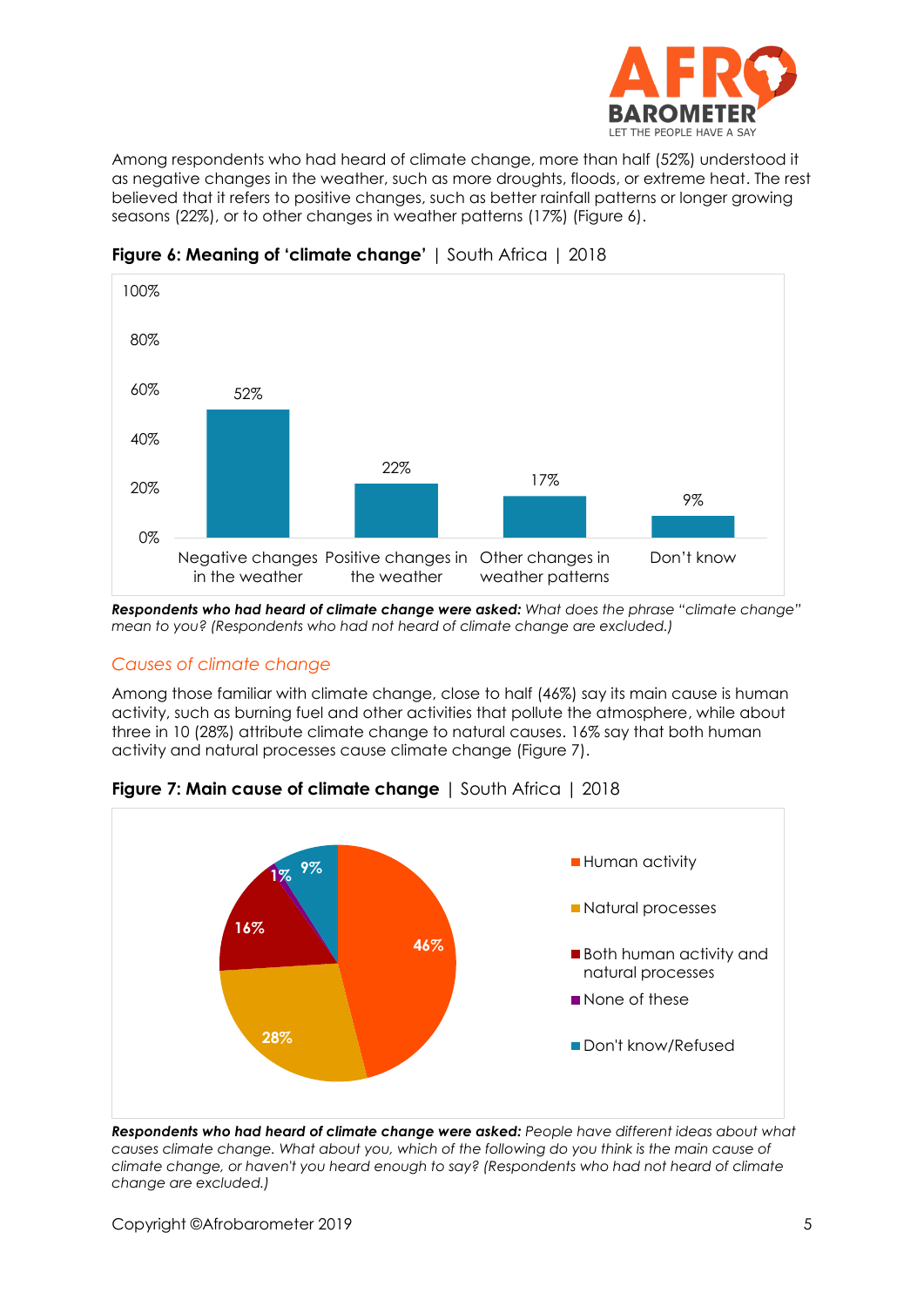

## *Effects and mitigation of climate change*

Among South Africans who had heard of climate change, a majority (53%) said it is making life in South Africa "somewhat worse" or "much worse" (Figure 8). This view was particularly common among respondents with higher education (54%-55%), those who are more than 55 years old (56%), urban residents (56%), and men (56%) (Figure 9).



**Figure 8: Climate change affecting life** | South Africa | 2018

*Respondents who had heard of climate change were asked: Do you think climate change is making life in South Africa better or worse, or haven't you heard enough to say? (Respondents who had not heard of climate change are excluded.)*





*Respondents who had heard of climate change were asked Do you think climate change is making life in South Africa better or worse, or haven't you heard enough to say? (% who say "somewhat worse" or "much worse") (Respondents who had not heard of climate change are excluded.)*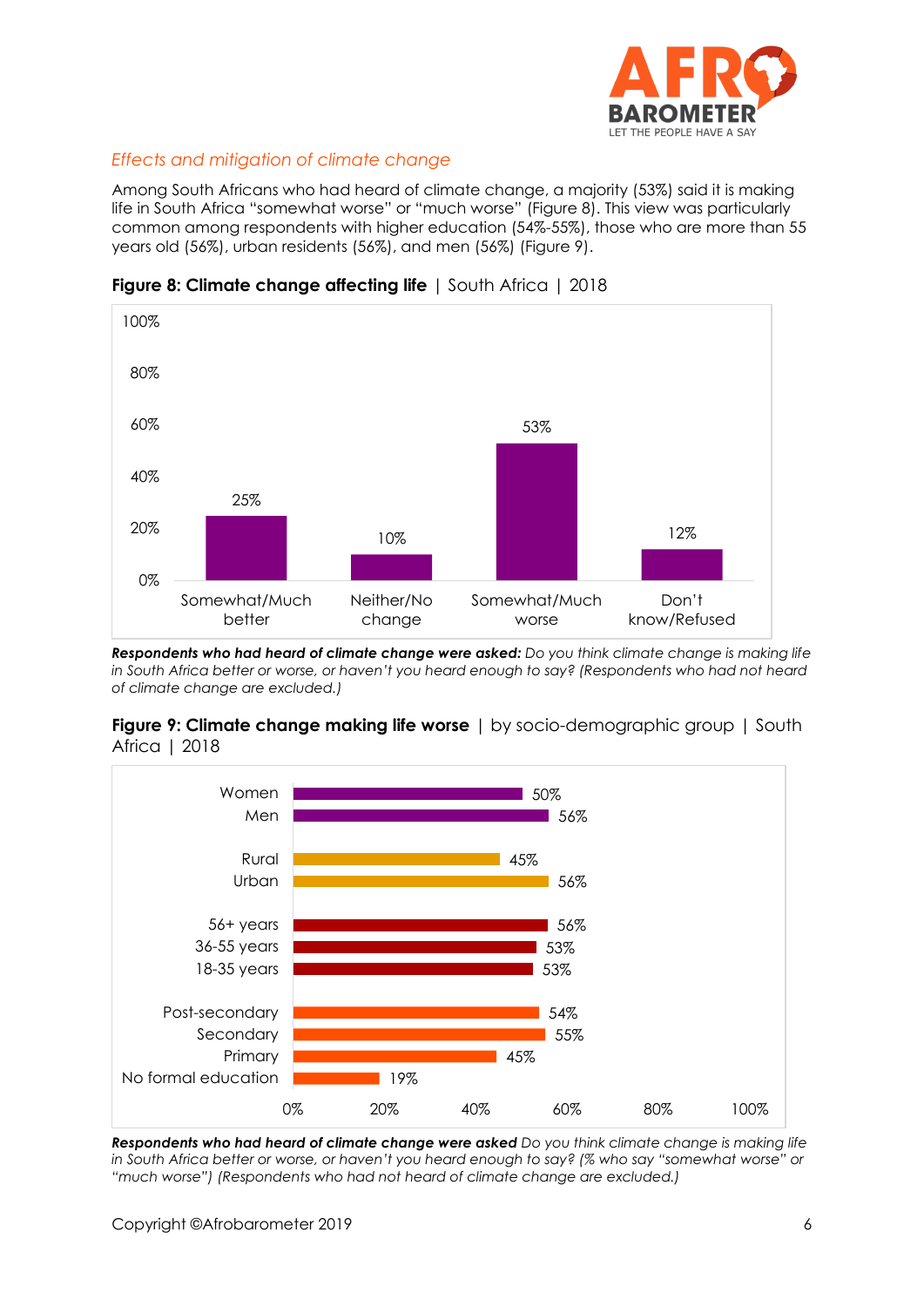

Among citizens who were aware of climate change, fewer than half (45%) said that climate change has to be stopped, while about the same proportion (43%) believed there's no need to stop it. And only four in 10 said ordinary people can do "a lot" (20%) or "a little bit" (15%) to help stop it (Figure 10).



**Figure 10: Stopping climate change** | South Africa | 2018

*Respondents who had heard of climate change were asked: Do you think that climate change needs to be stopped? [If yes:] How much do you think that ordinary South Africans can do to stop climate change? (Respondents who had not heard of climate change are excluded.)*

## **Conclusion**

Even if recent cyclones and flooding are making headlines – and perhaps raising awareness – across the region, survey findings from South Africa suggest plentiful opportunities for strengthening public understanding of climate change, its causes and effects, and steps needed to fight or adapt to it. Almost half of the population had never heard of climate change as of last September. This lack of awareness was particularly strong among rural residents, women, and less-educated citizens – some of the people who are most likely to suffer the negative effects of extreme weather. But even among South Africa's most highly educated, knowledge about climate change was strikingly weak. And few citizens were prepared to play a role in combating it. The country will need a better popular understanding of climate change if citizens are expected to help mitigate, to adapt, and to support difficult policy choices that the future is likely to demand.

> Do your own analysis of Afrobarometer data – on any question, for any country and survey round. It's easy and free at www.afrobarometer.org/online-data-analysis.